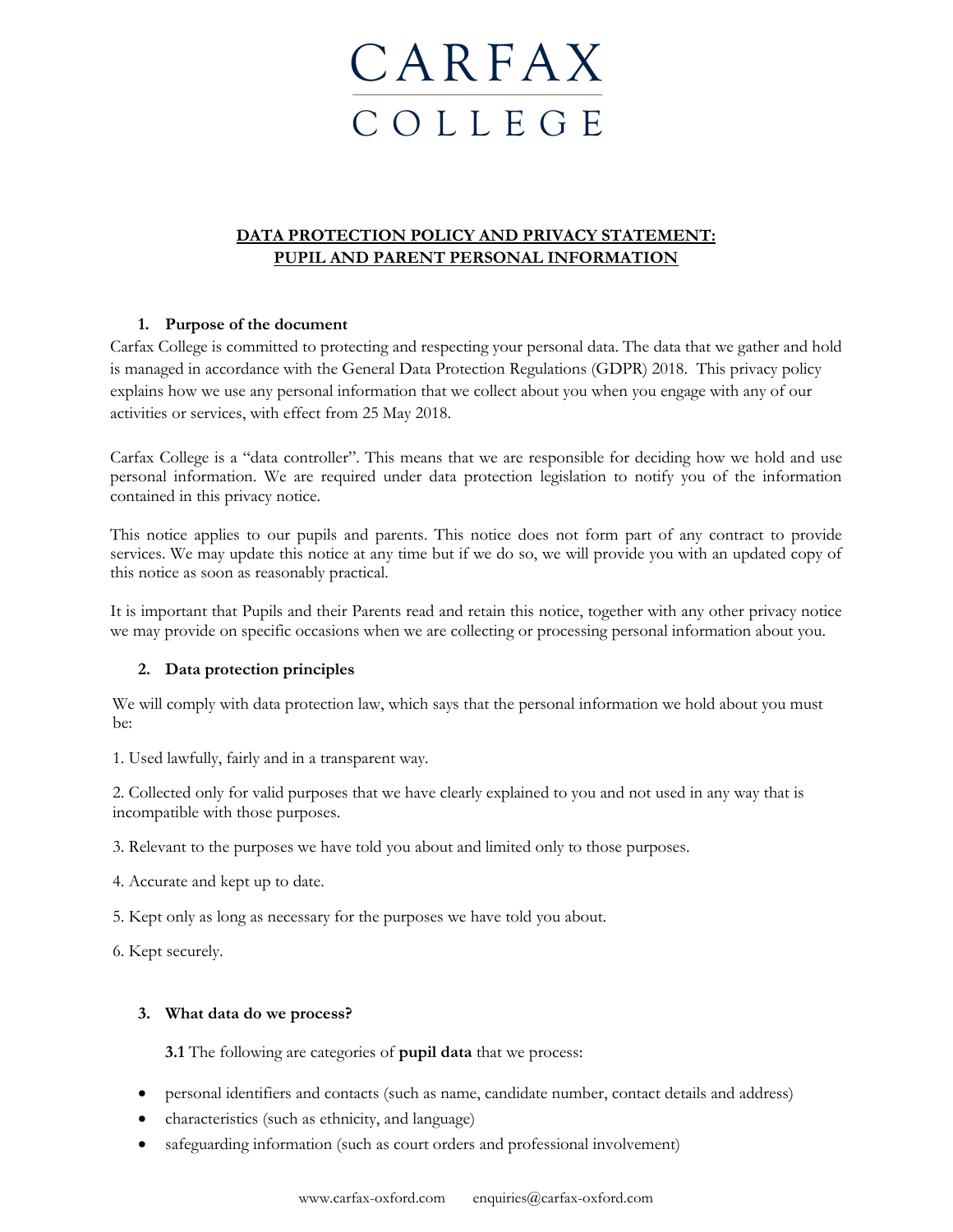- special educational needs (including details of specific needs)
- medical and administration (such as doctors information, child health, dental health, allergies, medication and dietary requirements)
- attendance (such as sessions attended, number of absences, absence reasons and any previous schools attended)
- assessment and attainment (such as GCSE results, mock examination results, effort and progress grades from monthly report forms)
- behavioural information
- incidents and details of any relevant sanctions, monthly report information.)

# **3.2** The following are categories of **parent data** that we process:

- name
- home address
- contact details: telephone numbers, and personal email addresses.
- national insurance number
- bank account details

# **4. Why we collect and use pupil and parent information**

We will only use your personal information in order to do the following:

- where we need to perform the contract we have entered into with you.
- where we need to comply with a legal obligation.
- where it is necessary for our legitimate interests (or those of a third party) and your interests and fundamental rights do not override those interests
- where we need to protect your interests (or someone else's interests)
- where it is needed in the public interest or for official purposes

Most commonly, we will use your personal information in the following circumstances:

- to support pupil learning
- to monitor and report on pupil attainment progress
- to monitor and safeguard child welfare
- to provide appropriate pastoral care
- to assess the quality of our services
- to keep children safe (food allergies, or emergency contact details)
- to meet the statutory duties placed upon us for DfE data collections
- To report on pupil attendance, in accordance with duties placed upon us by the UKVI.

# **5. How we use "special categories" of data**

"Special categories" of particularly sensitive personal information require higher levels of protection. Special category data can include information on a pupil or parents' race, ethnicity, spoken language or nationality.

• special category data is collected and processed for use in the submission of the school census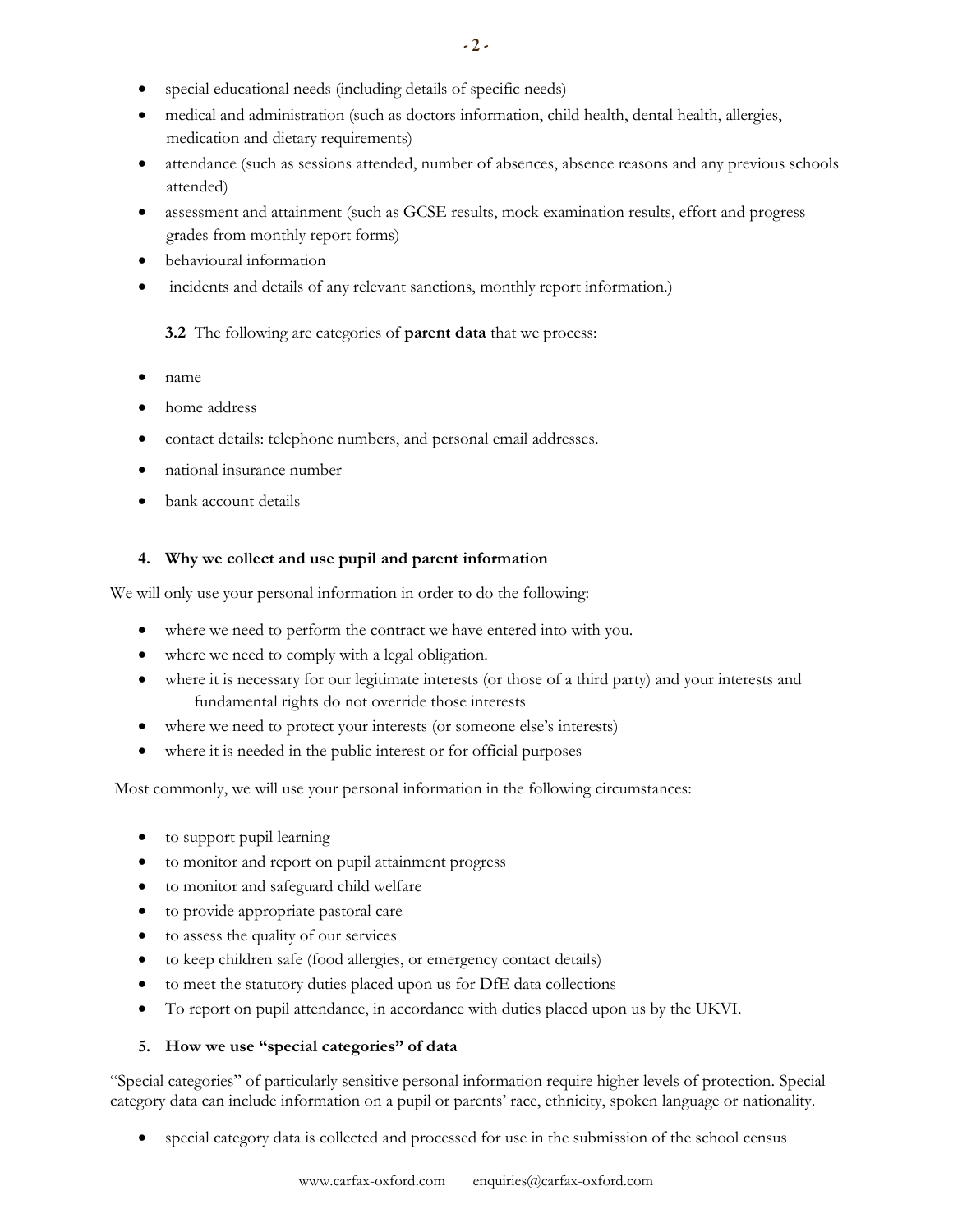returns, including a set of named pupil record. This is a statutory requirement on schools under Section 537A of the Education Act 1996 and processing of this data is necessary for reasons of substantial public interest.

#### **6. How we collect pupil information**

- during initial admissions enquiry
- provided by the agent appointed on behalf of the parent
- from registration forms at the start of the school year
- collected during enrolment
- secure file transfer from previous school
- secure file transfer from Oxfordshire Special Educational Needs Team or other third party referrer
- information collected during the course of the pupils' time at the College.

Pupil data is essential for the schools' operational use. Whilst the majority of pupil information you provide to us is mandatory, some of it requested on a voluntary basis. In order to comply with the data protection legislation, we will inform you at the point of collection, whether you are required to provide certain pupil information to us or if you have a choice in this.

# **7. How We Retain Your Personal Data and Keep It Secure**

We will only retain your personal information for as long as necessary to fulfil the purposes we collected it for, including for the purposes of satisfying any legal, accounting, or reporting requirements. Details of retention periods for different aspects of your personal information are available in our **retention policy** which can be obtained by emailing the data officer.

In some circumstances we may anonymise your personal information so that it can no longer be associated with you, in which case we may use such information without further notice to you.

We use reasonable organisational, technical and administrative measures to keep any information collected and/or transmitted to us secure. This includes the use of HTTPS with TLS (Transport Layer Security), which encrypts transmitted data, however, no data transmission or storage system can be guaranteed to be 100% secure.

# **8. Who we share pupil information with**

We routinely share pupil information with:

- schools that the pupils attend after leaving us to provide a successful transition
- The local education authority for monitoring reasons
- the Department for Education (DfE) and OFSTED for ensuring compliance and safety and welfare of our pupils
- The NHS, or other medical services, to ensure that our boarding pupils get medical treatment where needed.